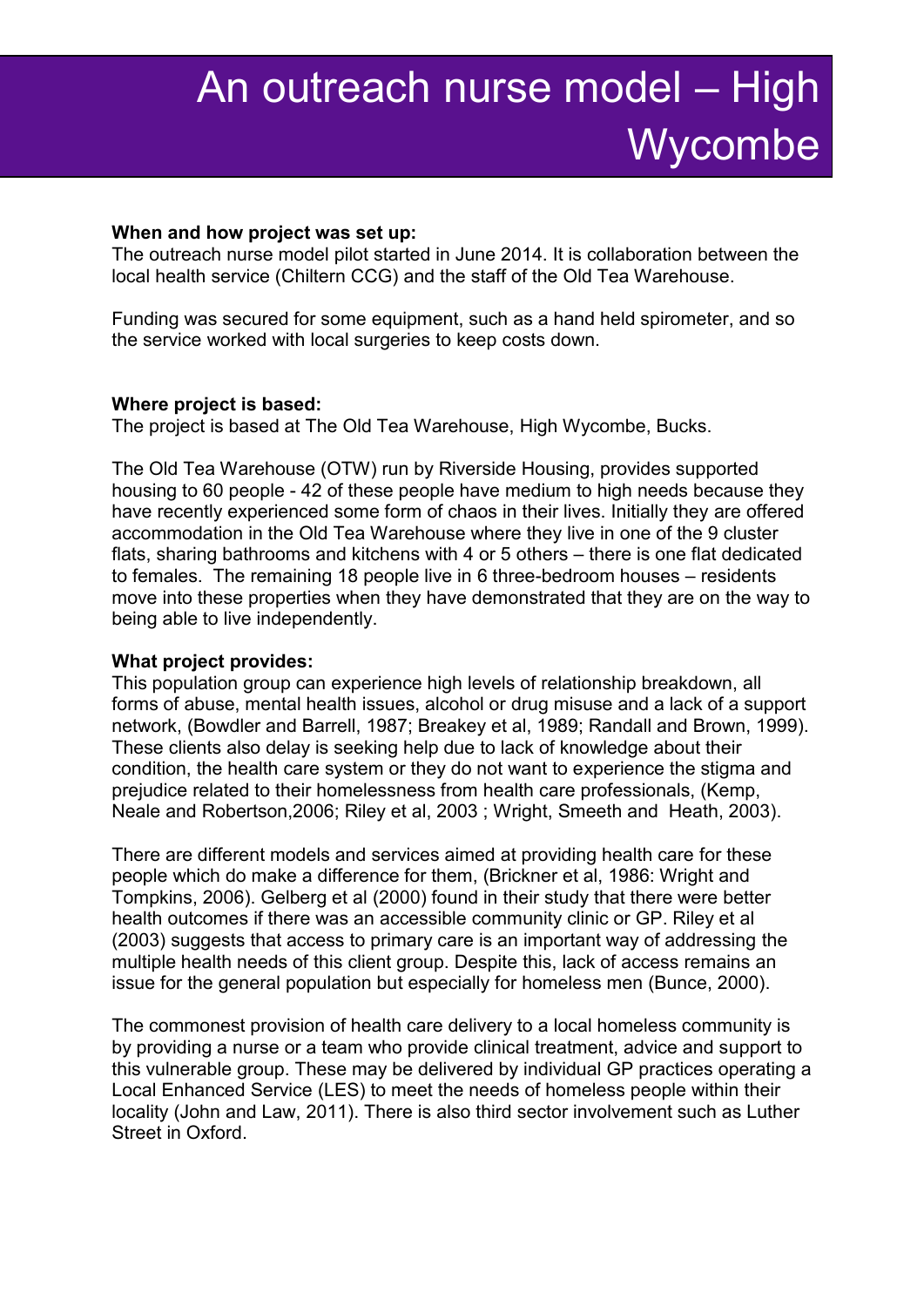The outreach nurse role provides nursing care supporting patients' access to health care. It supports the OTW by providing two separate drop-in sessions on site for 8 hours a month.

### **Values of project:**

The role is slightly different as the aim is to encourage and help clients to access mainstream health services and to be their advocate. It provides common services such as:

- Baseline health Assessments
- Medication reviews
- Health Screening
- Health Education
- Minor illness
- Supporting access to referral pathways to other Health professionals.
- Training for Hostel Staff in health issues

The main aspect of the role is supporting clients to access existing services. This may be diagnosing a minor illness and informing the client where they can access help to manage their condition. The philosophy behind this service is that these clients will be self- sufficient in the future and may not then need access to a specialised service.

The benefits are that this collaborative care between a GP, hospital and the client who has homelessness problems means there are fewer inappropriate admissions to acute services, reducing costs and transforming the experience of unscheduled care (Bax, 2014).

#### **Impact and Patient feedback:**

The patient feedback has seen high levels of patient satisfaction about education and support about self-management. The clients have been keen to engage and take up offers of screening, monitoring and advice.

There has been earlier recognition of health problems that have resulted in treatment and prevented utilisation of inappropriate urgent services.

One patient had been attending his GP practice but felt he was not been taken seriously by the staff. He presented with symptoms that did not reflect his existing diagnosis. After further investigation and several letters/ emails to his GP the nurse was able to have the patient referred to a respiratory clinic where they diagnosed a significant tear in his diaphragm. Prior to this he had been attending A&E for help with his symptoms.

#### **Future development:**

The next stage involves delivering educational sessions on site led by a mixture of health and third sector agencies. Another initiative is to support clients to become peer trainers and mentors as suggested by Wright and Tompkins (2006).